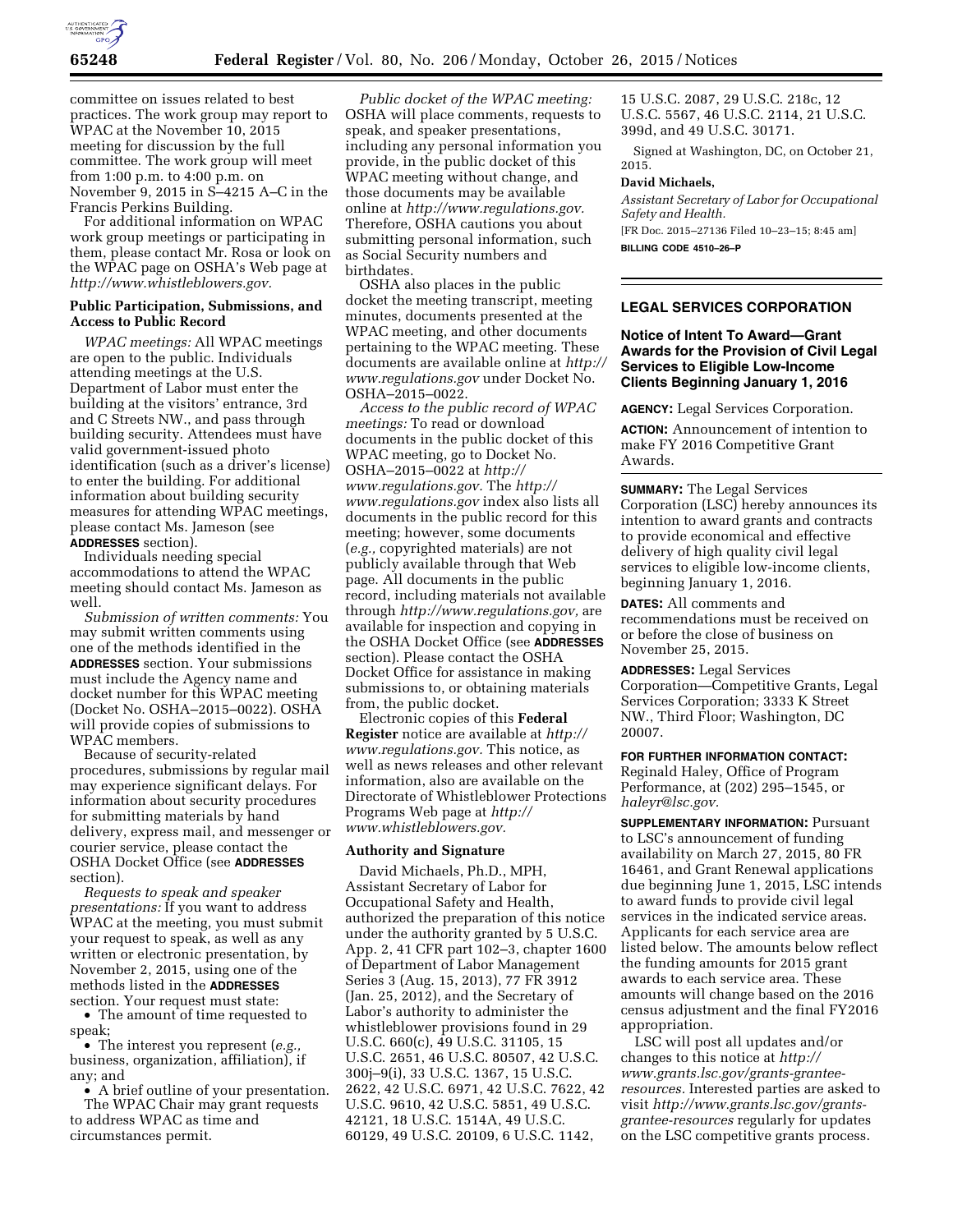| Name of applicant organization | State    | Service area     | Estimated<br>annualized<br>2016 funding |
|--------------------------------|----------|------------------|-----------------------------------------|
|                                | AK       | AK-1             | \$659,864                               |
|                                | AK       | NAK-1            | 542,139                                 |
|                                | AL       | AL-4             | 5,972,421                               |
|                                | AR       | AR-7             | 2,183,008                               |
|                                | AR<br>AS | AR-6<br>AS-1     | 1,495,419<br>222,147                    |
|                                | AZ       | AZ-3             | 5,017,450                               |
|                                | AZ       | MAZ              | 148,510                                 |
|                                | AZ       | AZ-2             | 428,253                                 |
|                                | AZ       | NAZ-5            | 2,615,849                               |
|                                | AZ       | AZ-5             | 2,121,481                               |
|                                | AZ<br>CA | $NAZ-6$<br>CA-28 | 638,976<br>4,203,084                    |
|                                | СA       | CA-1             | 24,492                                  |
|                                | CA       | NCA-1            | 885,652                                 |
|                                | СA       | CA-31            | 4,766,159                               |
|                                | CА       | MCA              | 2,640,544                               |
|                                | СA<br>CА | CA-26<br>CA-2    | 2,838,996<br>1,018,963                  |
|                                | CА       | CA–12            | 4,676,508                               |
|                                | CА       | CA-19            | 3,514,880                               |
|                                | CА       | CA-14            | 2,793,238                               |
|                                | CА       | CA-29            | 5,746,726                               |
|                                | CА       | CA-27            | 3,650,471                               |
|                                | CА<br>CO | CA-30<br>CO-6    | 3,767,240<br>4,402,360                  |
|                                | CO       | MCO              | 148,559                                 |
|                                | CO       | NCO-1            | 96,270                                  |
|                                | СT       | NCT-1            | 15.693                                  |
|                                | СT       | CT-1             | 2,430,737                               |
|                                | DC<br>DE | DC-1             | 754,494                                 |
|                                | DE       | MDE<br>DE-1      | 24,834<br>689,992                       |
|                                | FL       | FL-16            | 3,274,589                               |
|                                | FL       | FL-18            | 1,959,338                               |
|                                | FL.      | FL-15            | 4,086,748                               |
|                                | FL       | FL-17            | 3,759,690                               |
|                                | FL<br>FL | MFL<br>FL-5      | 898,346<br>3,221,428                    |
|                                | FL       | FL-13            | 1,512,808                               |
|                                | FL       | FL-14            | 2,028,848                               |
|                                | GА       | GA-1             | 3,669,473                               |
|                                | GА       | GA-2             | 7,713,271                               |
|                                | GА<br>GU | MGA              | 392,175                                 |
|                                | HI       | GU-1<br>HI-1     | 250,355<br>1,213,720                    |
|                                | HI       | NHI-1            | 229,627                                 |
|                                | IA       | MIA              | 37,740                                  |
|                                | IA       | IA-3             | 2,506,246                               |
|                                | ID       | ID-1             | 1,460,374                               |
|                                | ID<br>ID | MID<br>NID-1     | 186,963<br>65,127                       |
|                                | IL       | IL-6             | 5,804,915                               |
|                                | IL       | MIL              | 249,699                                 |
|                                | IL       | IL-3             | 2,511,505                               |
|                                | -lL      | IL-7             | 3,650,736                               |
|                                | IN       | IN-5             | 6,558,725                               |
|                                | IN<br>ΚS | MIN<br>KS-1      | 113,731<br>2,623,776                    |
|                                | ΚY       | KY-5             | 1,534,297                               |
|                                | ΚY       | KY-9             | 1,140,900                               |
|                                | KY       | KY-10            | 1,479,070                               |
|                                | ΚY       | KY-2             | 1,324,022                               |
|                                | LA<br>LA | LA–10<br>LA–11   | 1,471,883<br>1,415,964                  |
|                                | LA       | LA-13            | 2,845,567                               |
|                                | МA       | MA-10            | 1,399,287                               |
|                                | МA       | MA-4             | 774,370                                 |
|                                | МA       | MA-12            | 860,641                                 |
|                                | МA<br>MD | MA-11            | 1,902,693                               |
|                                | MD       | MD-1<br>MMD      | 3,725,595<br>90,943                     |
|                                |          |                  |                                         |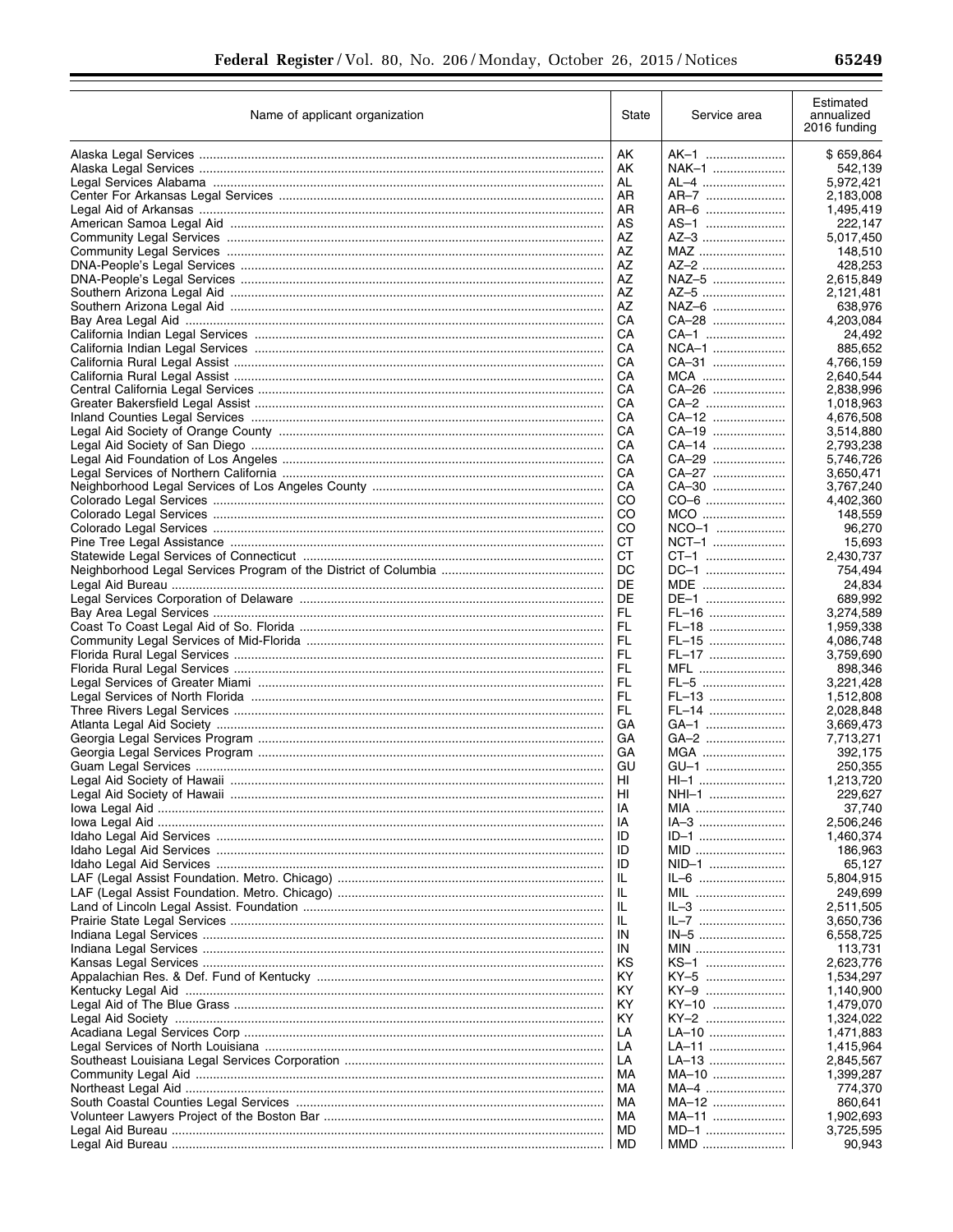$\equiv$ 

| Name of applicant organization                                      | State           | Service area   | Estimated<br>annualized<br>2016 funding |
|---------------------------------------------------------------------|-----------------|----------------|-----------------------------------------|
|                                                                     | MЕ              | ME-1           | 1,104,061                               |
|                                                                     | ME              | $MMX-1$        | 124,933                                 |
|                                                                     | ME              | NME-1          | 64,612                                  |
|                                                                     | MI              | MI-13          | 4,368,810                               |
|                                                                     | МI              | MI-15          | 2,217,766                               |
|                                                                     | МI              | MI-14          | 1,626,693                               |
|                                                                     | MI              | $MI-9$         | 815,225                                 |
|                                                                     | MI<br>MI        | MI-12<br>MMI   | 1,637,057                               |
|                                                                     | МI              | NMI-1          | 602,101<br>165,020                      |
|                                                                     | ΜN              | NMN-1          | 239,566                                 |
|                                                                     | ΜN              | MN-6           | 1,675,663                               |
|                                                                     | ΜN              | MN-1           | 439,057                                 |
|                                                                     | ΜN              | MN-4           | 336,144                                 |
|                                                                     | ΜN              | MMN            | 200,128                                 |
|                                                                     | ΜN              | MN-5           | 1,547,664                               |
|                                                                     | МO              | MMO            | 81,487                                  |
|                                                                     | MO<br><b>MO</b> | MO-3           | 1,939,623                               |
|                                                                     | МO              | MO-4<br>$MO-7$ | 1,999,642<br>1,690,050                  |
|                                                                     | MO              | MO-5           | 445,273                                 |
|                                                                     | MP              | $MP-1$         | 1,255,539                               |
|                                                                     | ΜS              | $MS-10$        | 2,653,869                               |
|                                                                     | МS              | NMS-1          | 83,330                                  |
|                                                                     | МS              | MS-9           | 1,747,289                               |
|                                                                     | МT              | MMT            | 54,599                                  |
|                                                                     | МT              | MT-1           | 953,302                                 |
|                                                                     | МT              | NMT-1          | 159,616                                 |
|                                                                     | ΝC<br>NC        | MNC<br>NC-5    | 536,104<br>10,616,211                   |
|                                                                     | ΝC              | NNC-1          | 218,781                                 |
|                                                                     | ND              | ND-3           | 447,577                                 |
|                                                                     | ND              | NND-3          | 270,032                                 |
|                                                                     | ND              | MND            | 115,945                                 |
|                                                                     | NE              | MNE            | 42,294                                  |
|                                                                     | NE              | NE-4           | 1,524,974                               |
|                                                                     | NE              | NNE-1          | 33,135                                  |
|                                                                     | ΝH<br>NJ.       | NH-1<br>NJ-17  | 742,908                                 |
| Central Jersey Legal Services …………………………………………………………………………………………    | NJ              | NJ-8           | 1,095,631<br>831,986                    |
|                                                                     | NJ              | NJ-15          | 389,039                                 |
|                                                                     | NJ              | NJ-18          | 1,632,392                               |
|                                                                     | NJ              | MNJ            | 120,687                                 |
|                                                                     | NJ              | NJ-12          | 681,325                                 |
|                                                                     | NJ.             | NJ-16          | 1,247,913                               |
|                                                                     | NM              | NM-1           | 189,219                                 |
| DNA-People's Legal Services ………………………………………………………………………………………       | NΜ              | NNM-2          | 22,773                                  |
|                                                                     | ΝM<br><b>NM</b> | MNM<br>NM-5    | 87,360                                  |
|                                                                     | ΝM              | NNM-4          | 2,568,653<br>465,776                    |
|                                                                     | NV              | NNV-1          | 133,300                                 |
|                                                                     | NV              | NV-1           | 2,689,598                               |
|                                                                     | NY              | MNY            | 276,872                                 |
| Legal Aid Society of Mid-New York …………………………………………………………………………………   | ΝY              | NY-22          | 1,586,522                               |
|                                                                     | ΝY              | NY-21          | 1,235,643                               |
| Legal Assistance of Western New York ……………………………………………………………………………… | ΝY              | NY-23          | 1,668,875                               |
|                                                                     | ΝY              | NY-20          | 1,623,879                               |
|                                                                     | ΝY<br>ΝY        | NY-9<br>NY-7   | 11,120,280<br>1,162,634                 |
| Neighborhood Legal Services …………………………………………………………………………………………      | ΝY              | NY-24          | 1,194,326                               |
| Community Legal Aid Services ………………………………………………………………………………………      | OН              | OH-20          | 1,942,738                               |
|                                                                     | OН              | MOH            | 126,002                                 |
|                                                                     | OН              | OH-23          | 3,018,102                               |
|                                                                     | OН              | OH-21          | 2,180,522                               |
|                                                                     | OН              | OH-18          | 1,640,696                               |
|                                                                     | OН              | OH-24          | 3,505,040                               |
|                                                                     | ΟK              | MOK            | 62,596                                  |
|                                                                     | ΟK<br>OK        | OK-3<br>NOK-1  | 4,213,616<br>820,795                    |
|                                                                     | OR              | MOR            | 557,181                                 |
|                                                                     | OR              | NOR-1          | 185,053                                 |
|                                                                     | 0R              | OR-6           | 3,596,884                               |